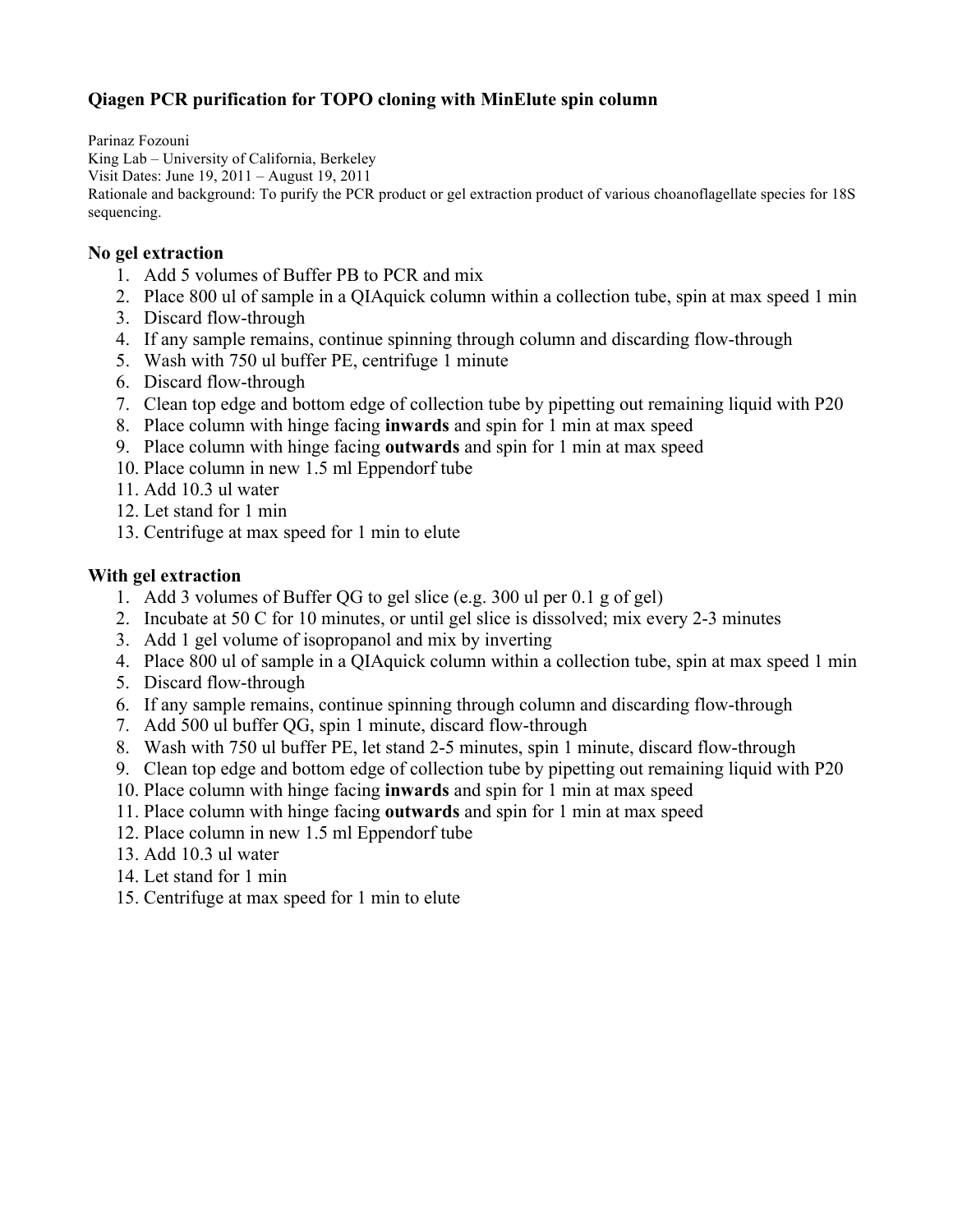## **TOPO TA Cloning**

Parinaz Fozouni

King Lab – University of California, Berkeley Visit Dates: June 19, 2011 – August 19, 2011 Rationale and background: For 18S isolation of various choanoflagellate species following QIAqick-purified PCR or gel extraction product. Cloning was deemed necessary for our purposes when a species had never had any 18S sequence previously submitted to GenBank.

## **Add A-tail**

Reaction mix:

|           | • QIAquick-purified PCR product | 100ng      |
|-----------|---------------------------------|------------|
| $\bullet$ | dNTPs                           | 1 ul       |
|           | $\bullet$ 10x PCR buffer        | 1 ul       |
|           | • NEB Taq polymerase            | $0.2$ ul   |
| $\bullet$ | water                           | to $10$ ul |

- 1. Mix PCR product, dNTPs and PCR buffer, then add Taq
- 2. Incubate at 72 C for 30 minutes
- 3. Place on ice

## **Ligate into TOPO vector and transform into DH5a cells**

Reaction mix:

- PCR product  $0.5 4$  ul
- Salt solution 1 ul
- water to 5 ul
- TOPO vector 1 ul
- 1. Add PCR product, salt solution, water and mix
- 2. Add TOPO vector (keep in enzyme cooler during pipetting), mix by swirling with pipet tip
- 3. Incubate at RT for 5-30 minutes
- 4. When incubation starts, retrieve DH5a cells from -80 freezer and place on ice
- 5. Add 2 ul of reaction mix to DH5a cells, mix by swirling while on ice
- 6. Heat shock at 42 C for 30 seconds
- 7. Place on ice for 2 minutes
- 8. Add 250 ul SOC and tape to shaker at 37 C for 1 hour
- 9. Plate using glass beads on  $LB + Kan$  plates (3 plates, 50-150 ul each) + 40 ul of X-gal
- 10. Grow at 37 C overnight

Store remainder of PCR product and ligation product at -20 C. Store remainder of transformed cells at 4 C (will go bad after 24h).